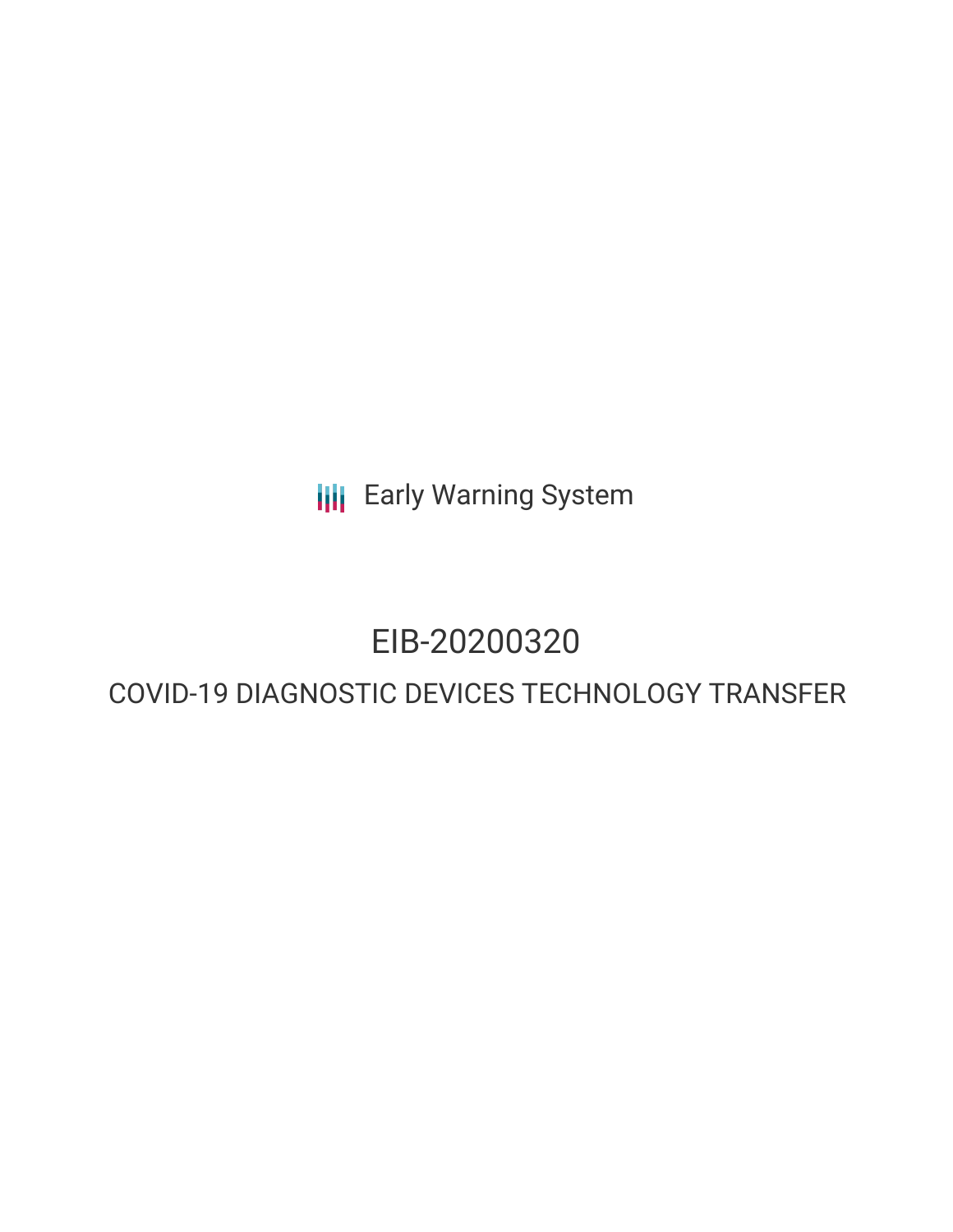

## **Quick Facts**

| <b>Countries</b>               | Senegal                        |
|--------------------------------|--------------------------------|
| <b>Financial Institutions</b>  | European Investment Bank (EIB) |
| <b>Status</b>                  | Approved                       |
| <b>Bank Risk Rating</b>        | U                              |
| <b>Voting Date</b>             | 2020-12-16                     |
| <b>Borrower</b>                | PRIVATE ENTITY(IES)            |
| <b>Sectors</b>                 | <b>Education and Health</b>    |
| <b>Investment Type(s)</b>      | Loan                           |
| <b>Investment Amount (USD)</b> | \$24.39 million                |
| <b>Loan Amount (USD)</b>       | \$24.39 million                |
| <b>Project Cost (USD)</b>      | $$34.15$ million               |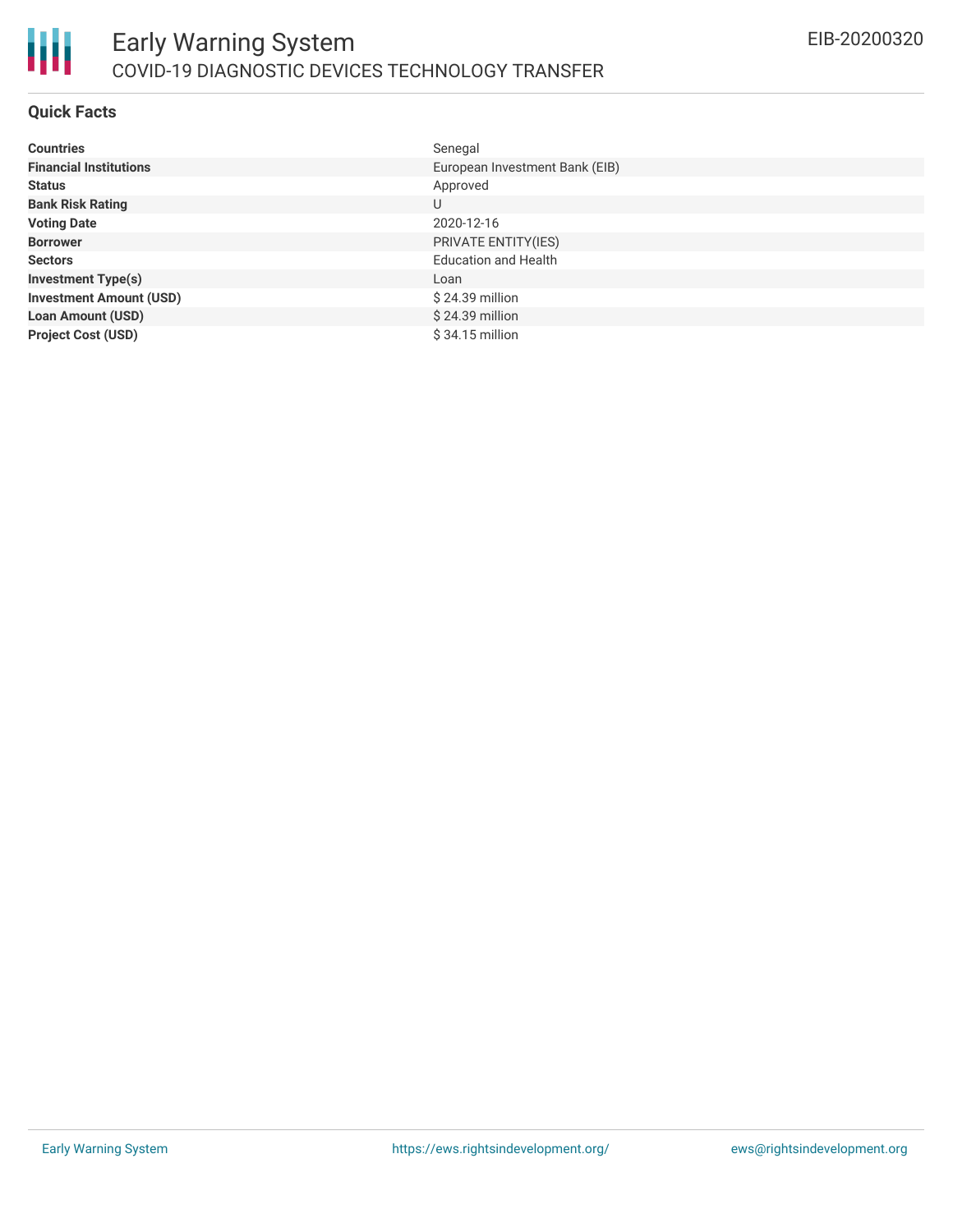

# **Project Description**

According to EIB website, the project is an investment loan to support i) the purchase, warehousing and distribution of diagnostic devices for COVID-19 in sub-Saharan Africa and ii) the subsequent technology transfer and capex for the development of manufacturing capacity of diagnostic tests for endemic diseases (malaria, yellow fever and measles/rubella).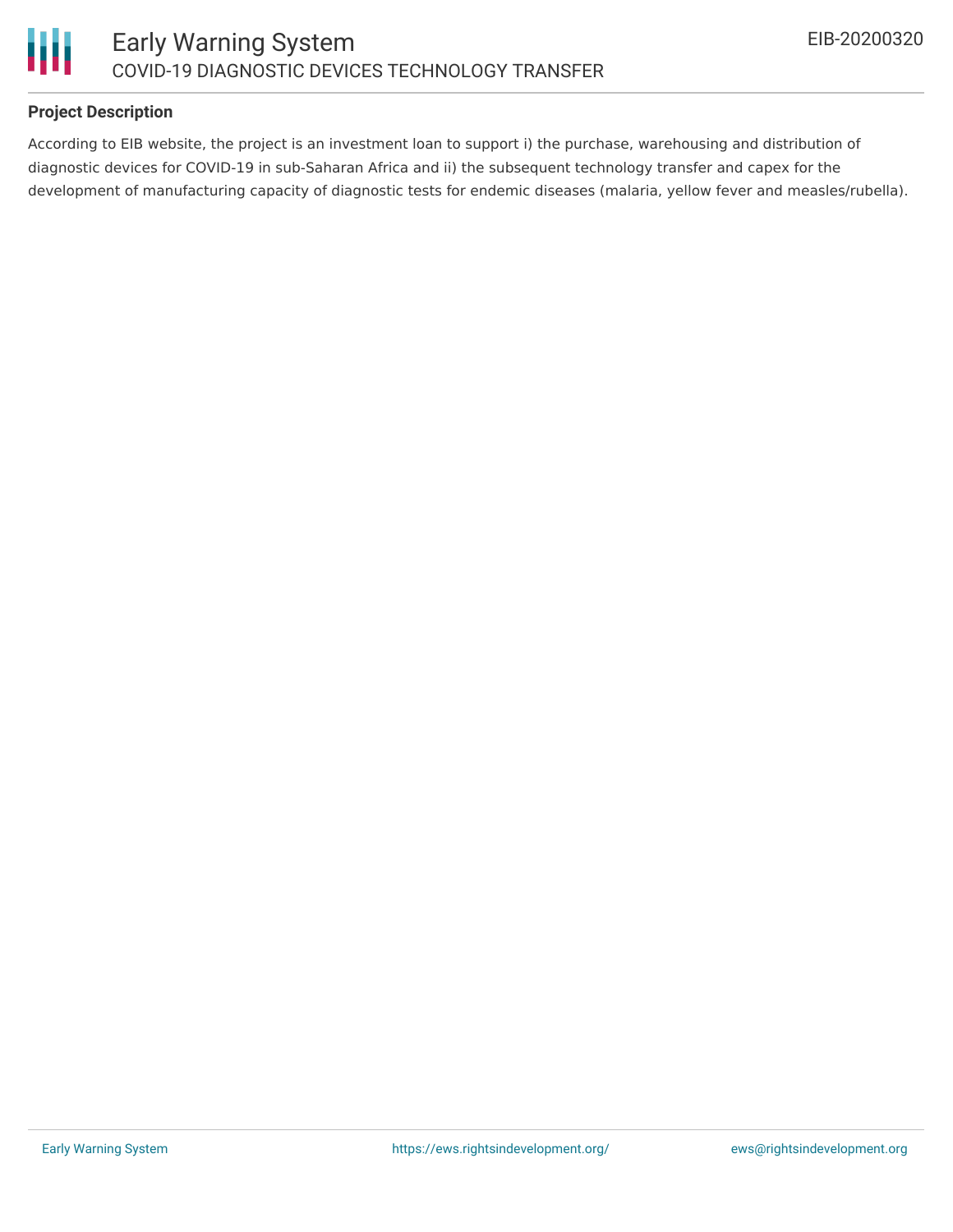

# **Investment Description**

European Investment Bank (EIB)